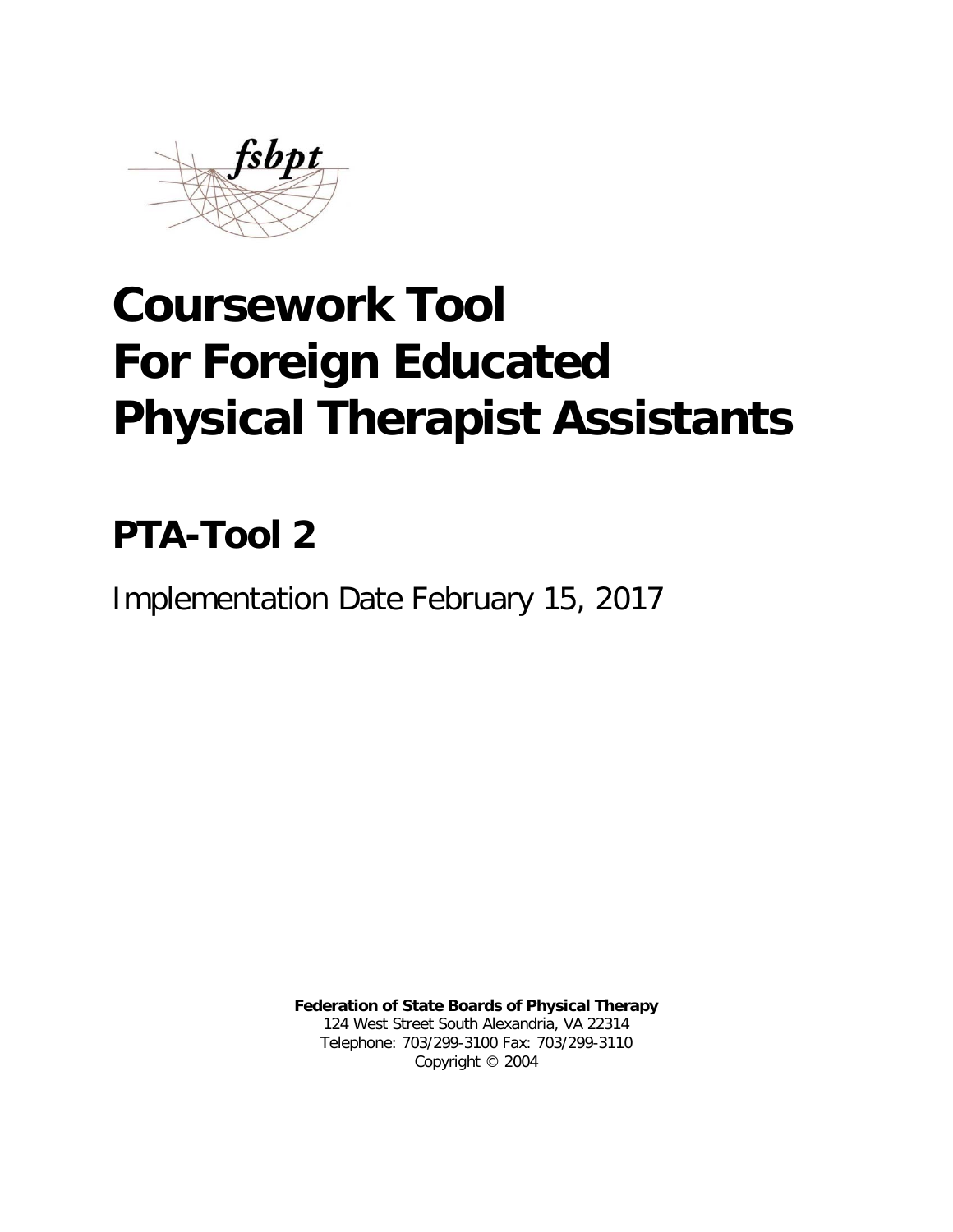## **PTA – Tool 2 Table of Contents**

**Introduction**

**The Use of the Coursework Tool**

**Overview**

**Summary Foundational Studies Applied Science & Technical Education**

**PTA Evaluation Checklist**

- **I. Foundational Studies**
- **II. Applied Sciences & Technical Education**
- **III. Academic Institution**
- **IV. Summary**

**Definitions**

**Bibliography**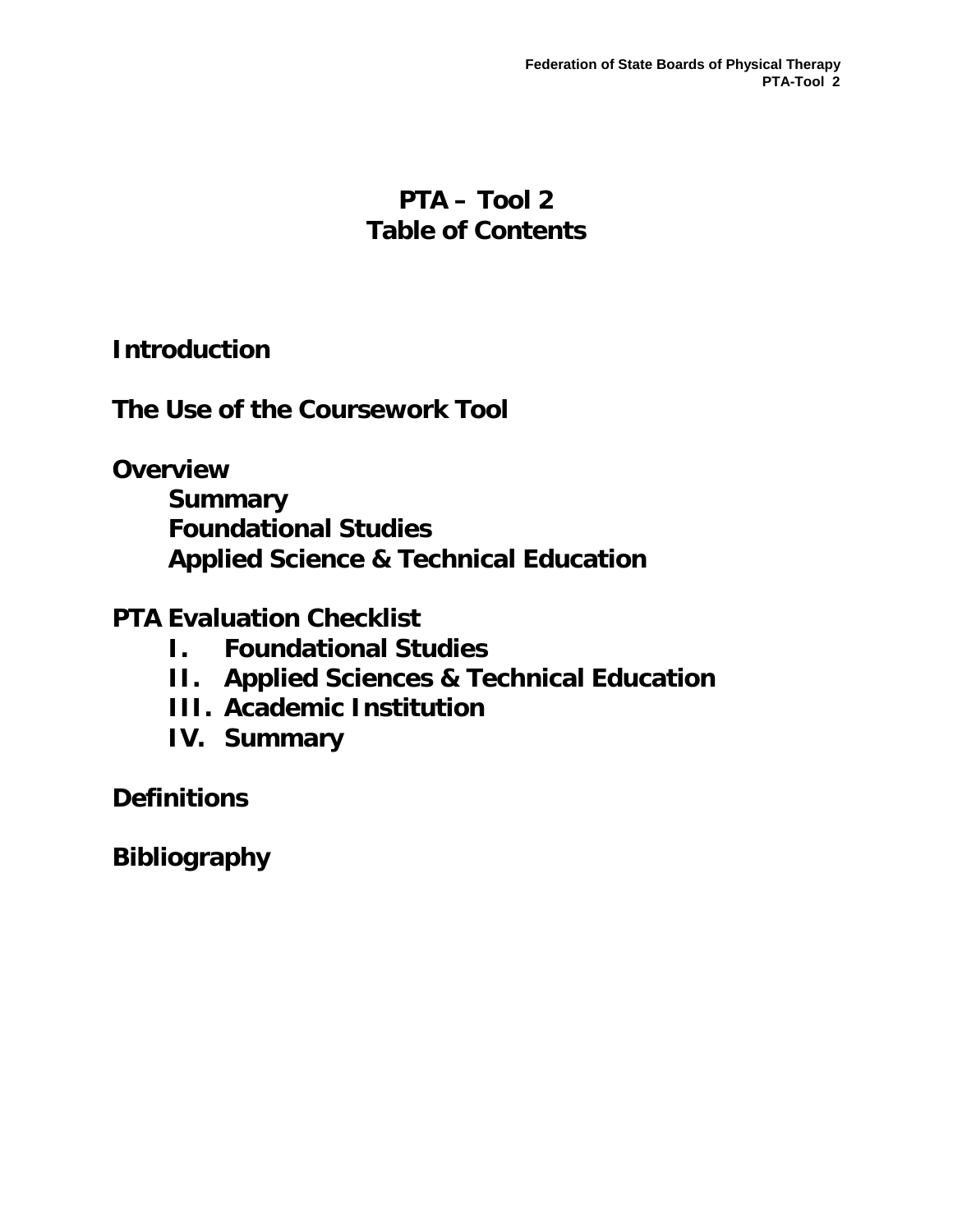## **INTRODUCTION**

The Coursework Tool for Foreign Educated Physical Therapist Assistants (PTA Tool 2007) was developed by the Federation of State Boards of Physical Therapy (FSBPT) in response to the 2008 published regulation number CMS-1385 by the Centers for Medicare and Medicaid Services (CMS) for Medicare reimbursement. This CMS regulation requires a foreign educated physical therapist assistant to show certification of education which is substantially equivalent to an entry-level physical therapist assistant's education in the United States.

**PTA-Tool 2** was developed by the Federation in 2017 to address the changes in the Commission on Accreditation of Physical Therapy (CAPTE) updates to the Evaluative Criteria for accredited PTA programs. The PTA-Tool 2 was approved and adopted by the Board of Directors in February of 2017 with recommended implementation February 15, 2017.

It reflects the minimum foundational studies and applied science and technical education for substantial equivalence at the time of graduation with respect to a US first degree for a physical therapist assistant. Coursework Tools should not be interpreted as the sole determinant of an individual's educational preparation or competence to work as a physical therapist assistant. CWT PTA-tool 2 is validated against the Commission on Accreditation in Physical Therapy Education's (CAPTE) PTA Standards and Required Elements for PT Assistant Education Programs effective January 1, 2016.

PTA- Tool 2 may be used by credentialing organizations and educational programs. In addition, it may be used as a self-evaluation method to guide foreign educated physical therapists assistants in comparing their education to US standards.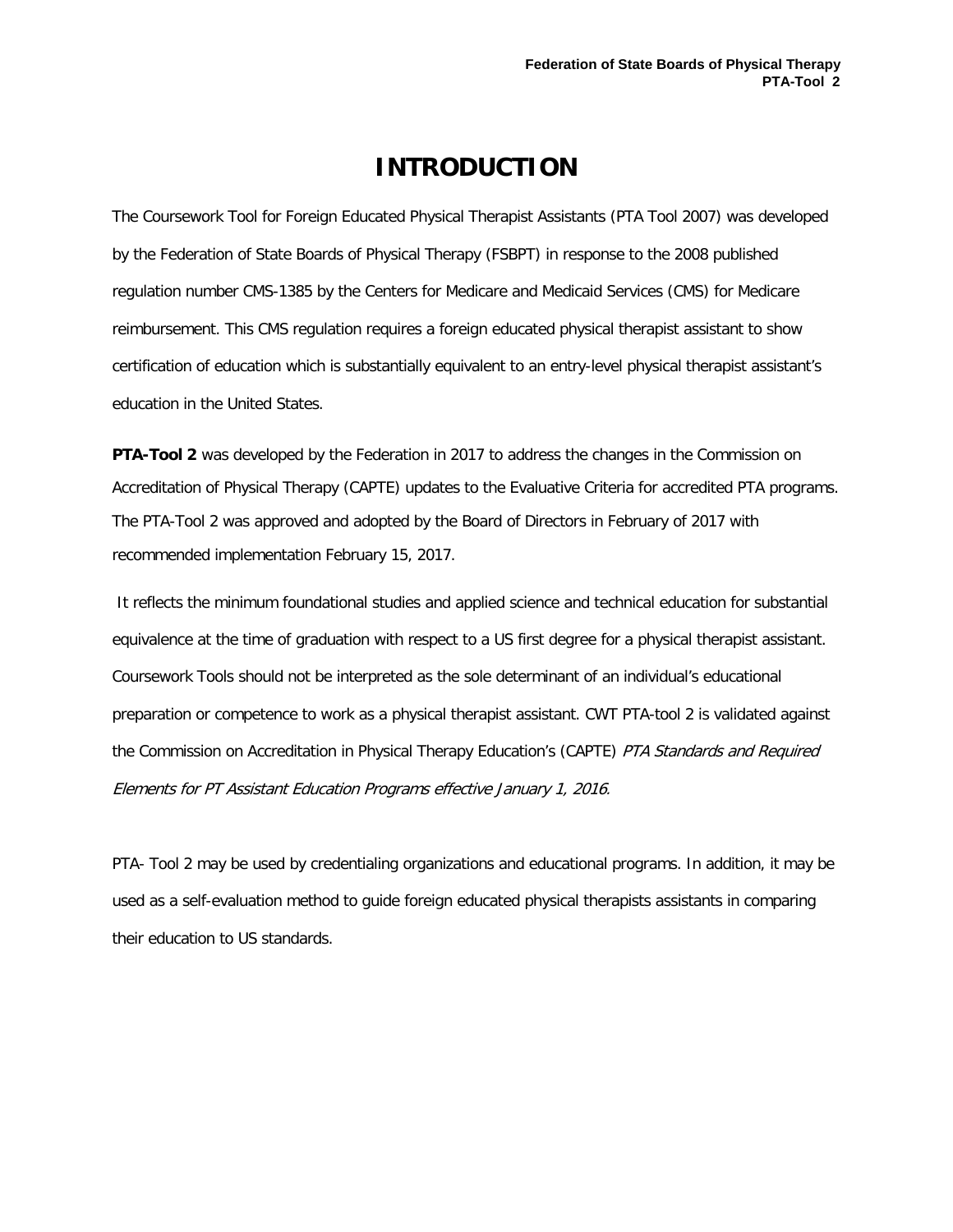## **THE USE OF THE COURSEWORK TOOL**

The PTA Tool 2is to be used to assess those candidates who are applying for licensure or certification as PTAs in a US jurisdiction, or who are working in a setting providing services to clients who qualify for CMS funding. Finding substantial equivalency alone does not qualify an individual to work as a PTA. The finding of equivalency, however, may be a determinant in allowing a candidate to sit for the PTA National Physical Therapy Examination.

The role of the physical therapist assistant has historically been identified and labeled in the US as one of a paraprofessional who is uniquely educated to assist the physical therapist in the provision of physical therapy services. PTA education in the US is at the post-secondary level of education, and results in an Associate of Applied Science (A.A.S.), Associate of Science (A.S.) or an Associate of Arts (A.A.) degree. Programs are generally two years in length. The emphasis of PTA education is in the area of intervention.

US PTA curriculum consists of Foundational Studies and Applied Sciences and Technical Education. Foundational Studies include required content in English Composition within the humanities, and social/behavioral sciences. Content in natural sciences, is required however the content may be embedded in the Applied Sciences coursework. The Applied Sciences and Technical Education include a minimum of 60 semester credits to address basic health science, medical science: General Medical Knowledge, Clinical Science: Physical Therapy Management, Clinical Decision Making within the Plan of Care developed by the PT, data collection skills, therapeutic interventions, supervised clinical work and additional required technical coursework.

At the time of this publication, FSBPT has identified at least seven foreign PTA programs, located primarily in Canada and Europe.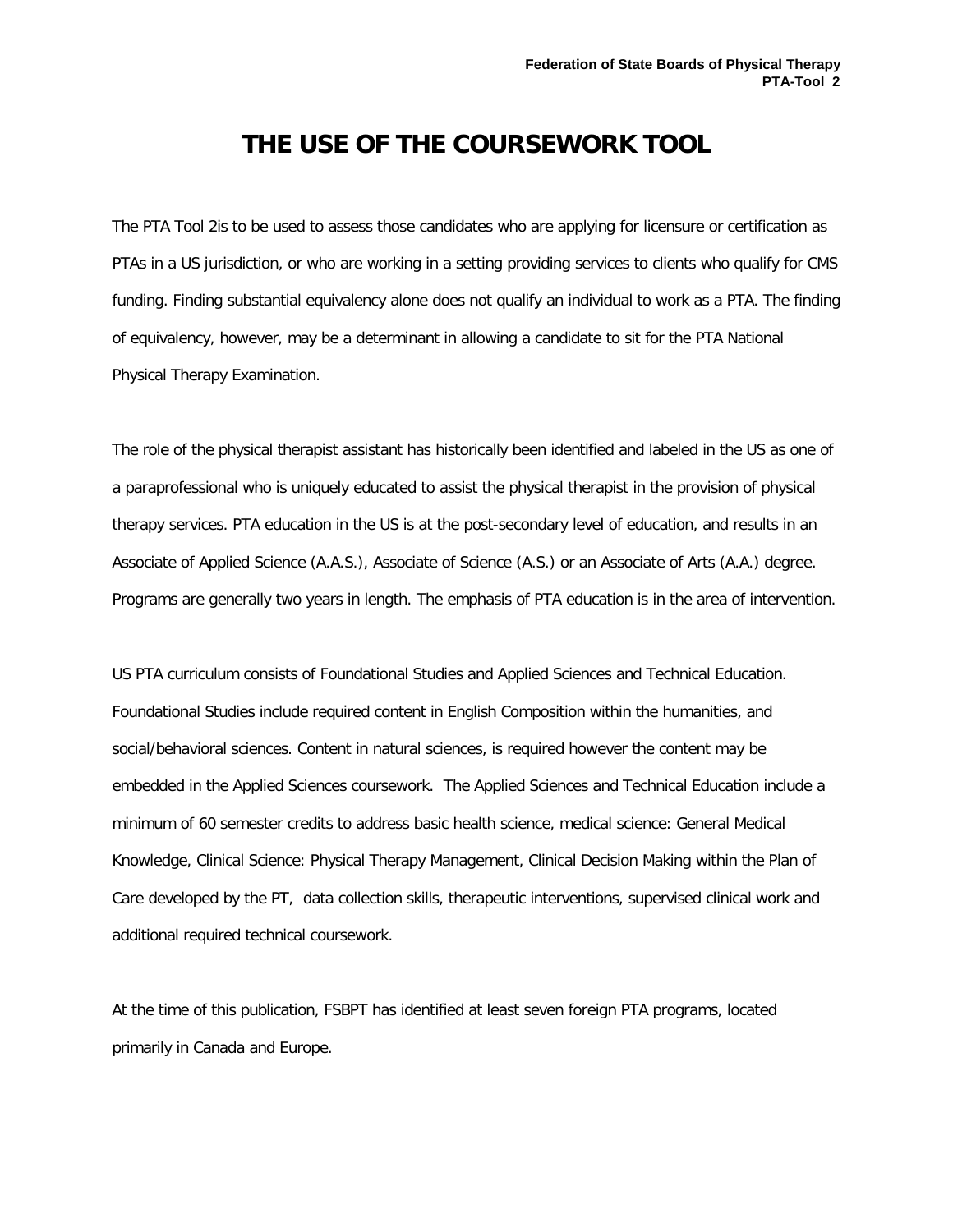## **OVERVIEW**

### **Summary**

The applicant must meet the requirement of not less than seventy-five semester credit hours. The minimum coursework requirements, in and of themselves, do not necessarily satisfy the requirements of the entry-level physical therapist assistant degree. The applicant must have completed sufficient credits to satisfy the requirement for at least two years of post-secondary education. The applicant must also meet any jurisdiction-specific requirements.

## **Foundational Studies**

**Foundational Studies include required content in English Composition within the humanities, and social/behavioral sciences. Content in natural sciences, is required however the content may be embedded in the Applied Sciences coursework.** 

The applicant must meet the specific requirements in the jurisdiction where they are seeking licensure.

h. Native Languages

#### **1. Humanities**

- a. English e. Literature
- 
- b. English composition\* f. Art
	- g. Music
- c. Speech or oral communication
- d. Foreign language (other than native language)

\*required

#### **2. Physical/Natural/Biological Sciences**

- a. Physics
- b. Biology
- c. Anatomy
- d. Physiology
- e. Chemistry
- f. Zoology

#### **3. Social/Behavioral Science**

- 
- b. Sociology g. Philosophy
- a. History **a.** History **f. Psychology** 
	-
- 
- c. Economics h. Ethics
- d. Religion
- e. Political Science

#### **4. Mathematics/Logic – Not Required**

- a. Statistics e. Calculus
	-
- b. Algebra f. Trigonometry c. Pre-calculus
	- g. Geometry
- d. Computer Studies h. General Math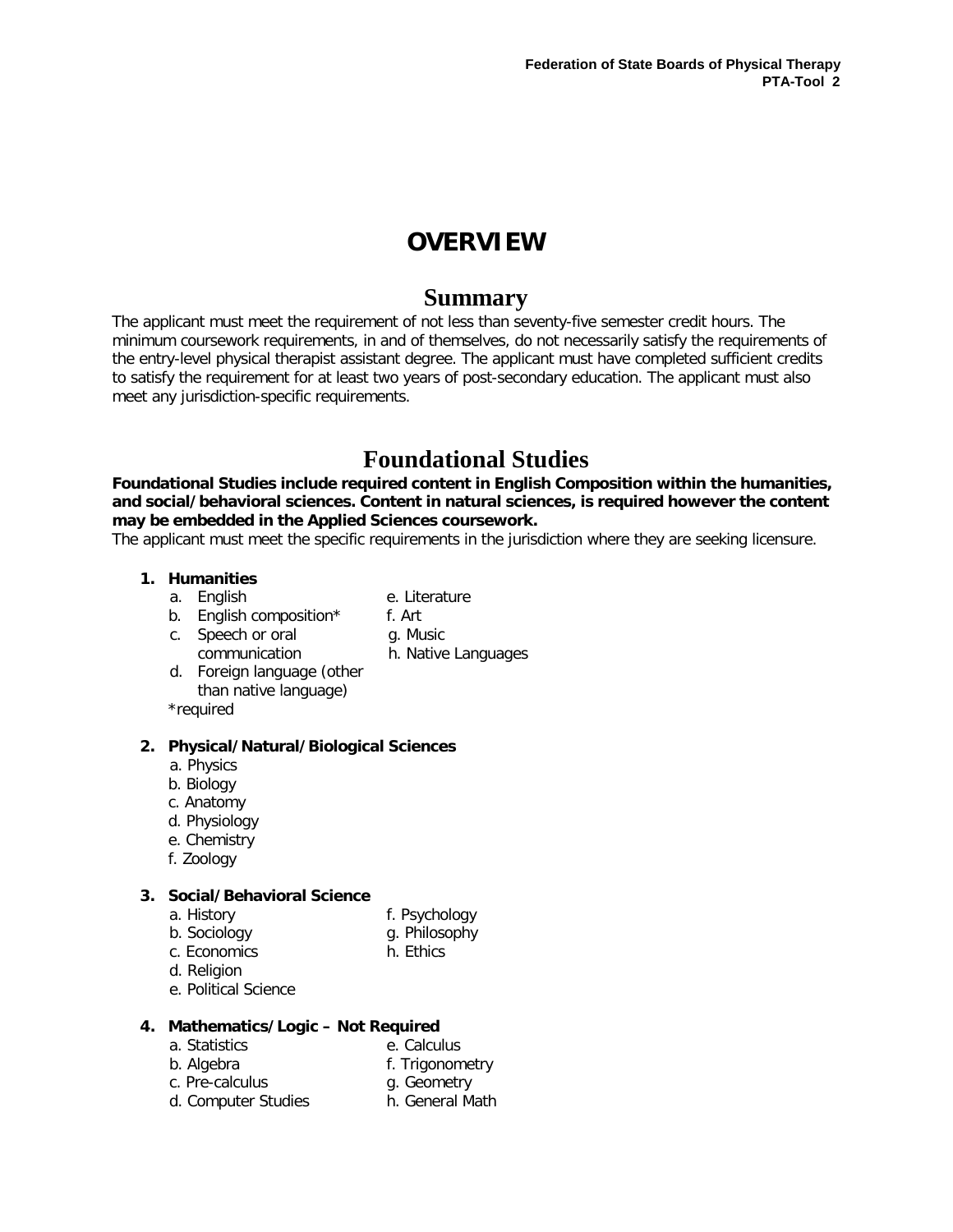## **Applied Science & Technical Education**

Forty-nine semester credits shall be the minimum required in applied science and technical education.

- **1. Basic Health Science (**Coursework is requ**i**red in each topic listed below**.)**
	- a. Human anatomy (specific to physical therapy)
	- b. Human physiology (specific to physical therapy)
	- c. Kinesiology or functional anatomy
	- d. Pathology
	- e. Nervous System
	- f. Musculoskeletal System
	- g. Cardiovascular System
	- h. Respiratory System
	- i. Integumentary System
	- j. Endocrine/Metabolic Systems
	- k. Gastrointestinal System
	- l. Genital and Reproductive Systems
	- m. Hematologic, Hepatic/Biliary Systems
	- n. Immune System
	- o. Renal and Urologic Systems

#### **2. Medical Science: General Medical Knowledge of systems across the lifespan**

- a. Pediatric Conditions
- b. Geriatric Conditions

#### **3. Clinical Science: PT management of:**

- a. Integumentary System
- b. Musculoskeletal System
- c. Neuromuscular System
- d. Cardiopulmonary System
- e. First Aid/Emergency Care

#### **4. Clinical Decision Making Within the Plan of Care Developed by the PT:**

- a. Interpret the components of the Plan of Care developed by the PT.
- b. Health Record Review
- c. Discontinuation of episode of care/Discharge planning
- d. Report any Changes in patient status
- e. Withhold interventions beyond the scope of work for the PTA
- **5. Data Collection Skills** (17 skills are required)
- **6. Intervention Skills** (9 skills and Associated Subcategories are required)

#### **7. Clinical Education**

- a. 520 hours
- b. Deliver physical therapy services to patients/clients with a variety of diseases/conditions.
- c. Experiences must occur in at least 2 different types of practice settings.

The clinical education component includes organized and sequential experiences coordinated with the didactic component of the curriculum, which may include integrated and full-time experiences, which are supervised by a clinical supervisor who is a physical therapist or physical therapist assistant. The maximum number of full-time clinical education credits is 15. 48 clock hours equal 1 semester unit.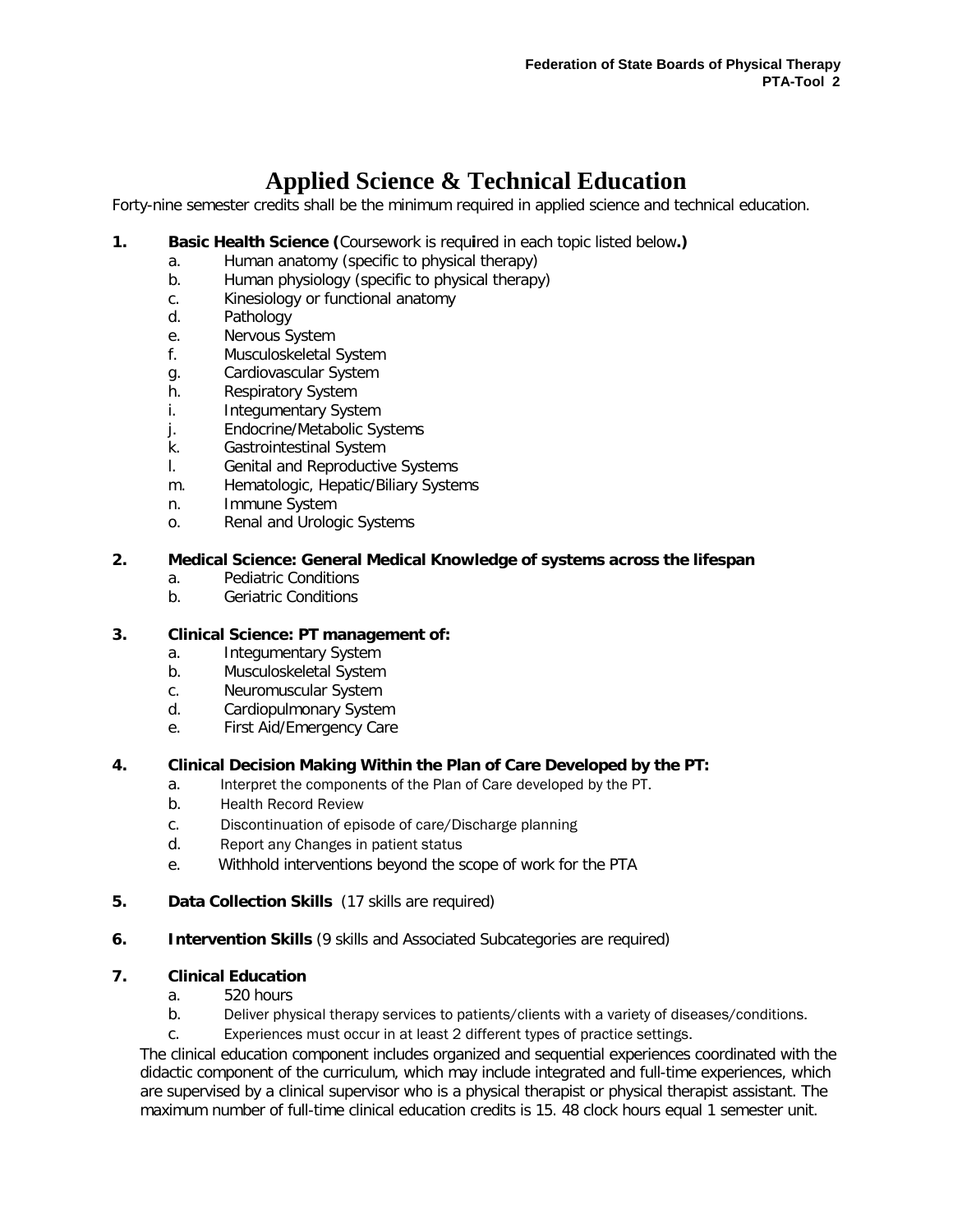#### **8. Additional Required Technical Coursework**

- a. Role of the PTA
	- i. Direction and supervision of the PTA by the PT
	- ii. Interprofessional collaboration.
- b. Professional Ethics and Behaviors
	- i. Ethical Behaviors
	- ii. Ethical Decision Making
- c. Administration
- d. Educational Techniques
- e. Communication (related to client/patient care)
- f. Documentation/Billing
- g. Medical Legal Issues and Healthcare Delivery
	- i. International Classifications of Disabilities
- h. Psychosocial Aspects in PT Work
- i. Evidence Based Practice
- j. Patient and Healthcare Provider Safety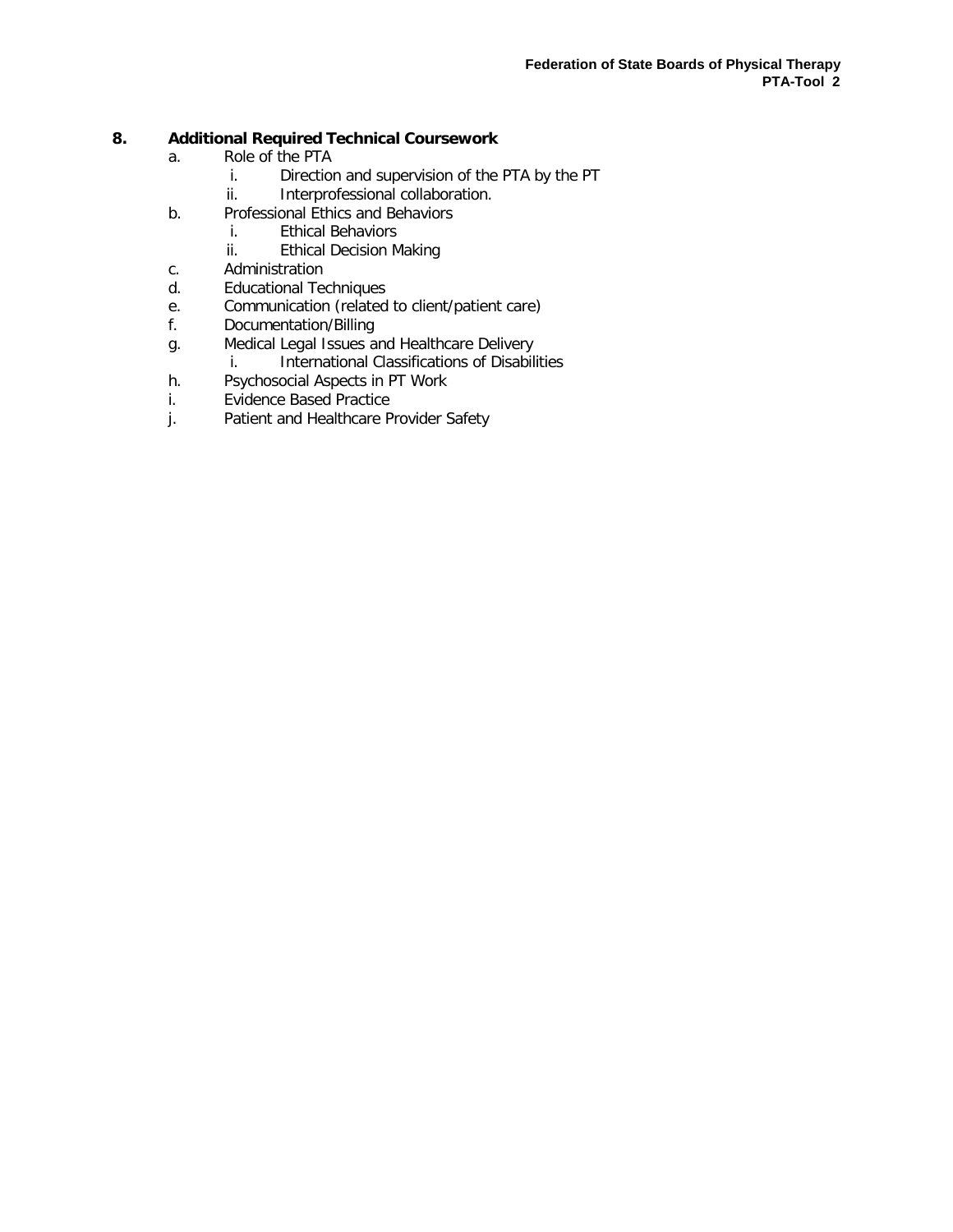## **PTA EVALUATION CHECKLIST Foundational Studies**

## I. Foundational Studies

| <b>HUMANITIES:</b><br>А.<br>One course minimum. | <b>CREDIT</b><br><b>HOURS</b> | <b>TRANSCRIPT REFERENCE</b> |
|-------------------------------------------------|-------------------------------|-----------------------------|
| English                                         |                               |                             |
| English Composition*<br>2.                      |                               |                             |
| Speech or Oral Communication<br>3.              |                               |                             |
| 4. Foreign Language (other than                 |                               |                             |
| native language)                                |                               |                             |
| 5.<br>Literature                                |                               |                             |
| 6.<br>Art                                       |                               |                             |
| Music                                           |                               |                             |
| 8.<br>Native Languages                          |                               |                             |
| Humanities subtotal                             |                               |                             |

\* Required

| <b>B. NATURAL SCIENCE:</b><br><b>Physical Sciences &amp; Biological Sciences</b><br>This content area may be embedded within<br>Applied Sciences, thus evidence Found In is<br>acceptable.* | <b>CREDIT</b><br><b>HOURS</b> | <b>TRANSCRIPT REFERENCE</b> |
|---------------------------------------------------------------------------------------------------------------------------------------------------------------------------------------------|-------------------------------|-----------------------------|
| Physics                                                                                                                                                                                     |                               |                             |
| Biology<br>2.                                                                                                                                                                               |                               |                             |
| 3.<br>Anatomy*                                                                                                                                                                              |                               |                             |
| Physiology*<br>4.                                                                                                                                                                           |                               |                             |
| 5.<br>Chemistry                                                                                                                                                                             |                               |                             |
| 6.<br>Zoology                                                                                                                                                                               |                               |                             |
| Natural Science subtotal                                                                                                                                                                    |                               |                             |

| C. | <b>SOCIAL &amp; BEHAVIORAL SCIENCE:</b><br>One course minimum. | <b>CREDIT</b><br><b>HOURS</b> | <b>TRANSCRIPT REFERENCE</b> |
|----|----------------------------------------------------------------|-------------------------------|-----------------------------|
|    | History                                                        |                               |                             |
| 2. | Sociology                                                      |                               |                             |
| 3. | Economics                                                      |                               |                             |
| 4. | Religion                                                       |                               |                             |
| 5. | <b>Political Science</b>                                       |                               |                             |
| 6. | Psychology                                                     |                               |                             |
|    | Philosophy                                                     |                               |                             |
| 8. | Ethics                                                         |                               |                             |
|    | Social & Behavioral Science subtotal                           |                               |                             |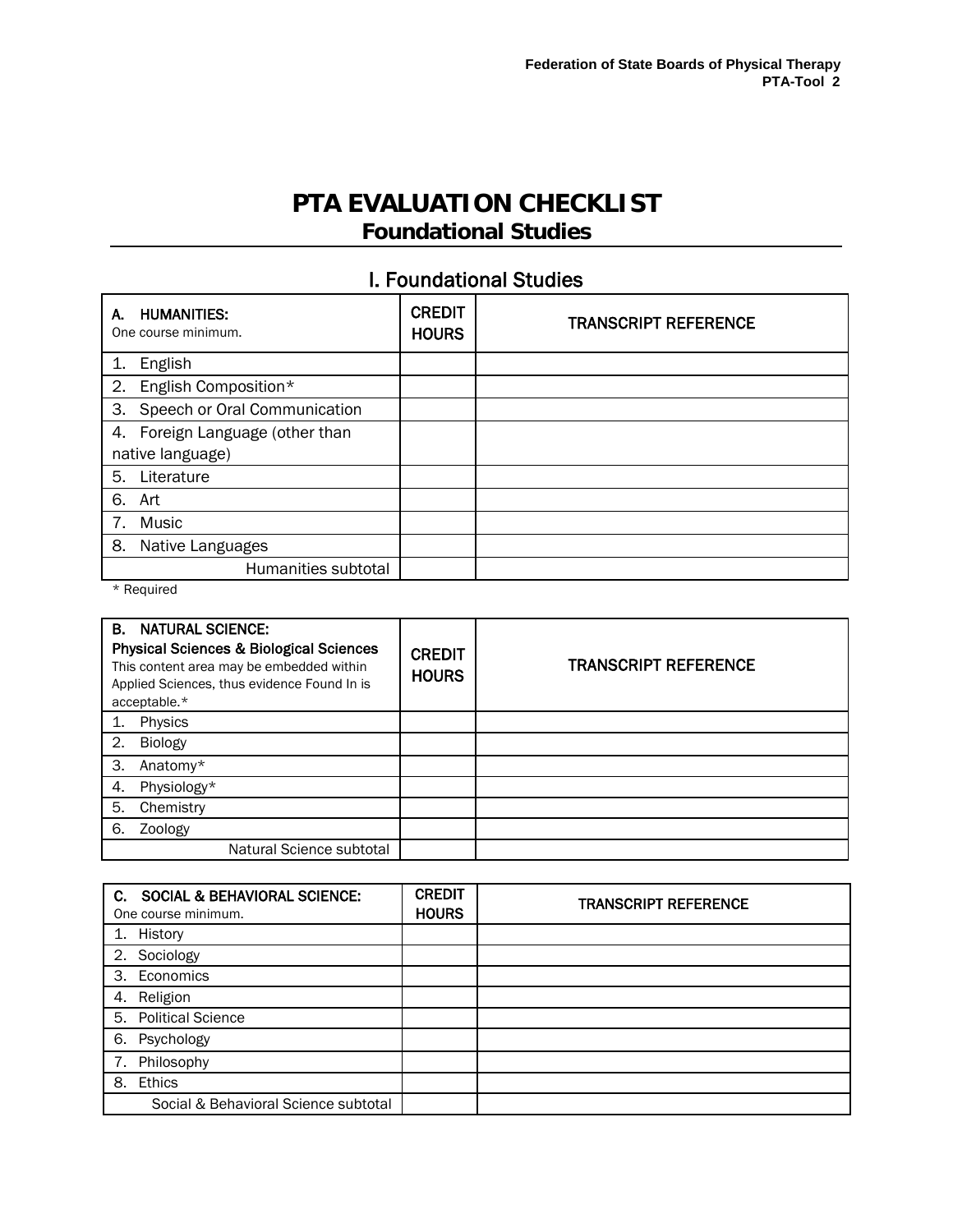| D. | <b>MATHEMATICS:</b>                    | <b>CREDIT</b> | <b>TRANSCRIPT REFERENCE</b> |  |  |
|----|----------------------------------------|---------------|-----------------------------|--|--|
|    | Not required                           | <b>HOURS</b>  |                             |  |  |
|    | <b>Statistics</b>                      |               |                             |  |  |
| 2. | Algebra                                |               |                             |  |  |
| 3. | Trigonometry                           |               |                             |  |  |
| 4. | Calculus                               |               |                             |  |  |
| 5. | <b>Pre-Calculus</b>                    |               |                             |  |  |
| 6. | Geometry                               |               |                             |  |  |
|    | 7. General Mathematics                 |               |                             |  |  |
|    | 8. Computer Studies                    |               |                             |  |  |
|    | Mathematics/Logic subtotal             |               |                             |  |  |
|    | SUBTOTAL FOUNDATIONAL STUDIES CREDITS: |               |                             |  |  |

## II. **Applied Sciences & Technical Education**

Sixty (60) semester credits are required in this area.

| <b>BASIC HEALTH SCIENCE:</b><br>А.<br>Coursework is required in 1-16. | <b>CREDIT</b><br><b>HOURS</b> | <b>TRANSCRIPT REFERENCE</b> | <b>JUSTIFICATION</b> |
|-----------------------------------------------------------------------|-------------------------------|-----------------------------|----------------------|
| Human Anatomy<br>1.                                                   |                               |                             |                      |
| Human Physiology<br>2.                                                |                               |                             |                      |
| Kinesiology or Functional<br>3.                                       |                               |                             |                      |
| Anatomy                                                               |                               |                             |                      |
| Pathology<br>4.                                                       |                               |                             |                      |
| Nervous System<br>5.                                                  |                               |                             |                      |
| 6.<br>Musculoskeletal System                                          |                               |                             |                      |
| Cardiovascular Systems<br>7.                                          |                               |                             |                      |
| 8.<br><b>Respiratory System</b>                                       |                               |                             |                      |
| Integumentary System<br>9.                                            |                               |                             |                      |
| 10. Endocrine / Metabolic                                             |                               |                             |                      |
| Systems                                                               |                               |                             |                      |
| 11. Gastrointestinal System                                           |                               |                             |                      |
| 12. Genital and Reproductive                                          |                               |                             |                      |
| Systems                                                               |                               |                             |                      |
| 13. Hematologic, Hepatic /                                            |                               |                             |                      |
| <b>Biliary Systems</b>                                                |                               |                             |                      |
| 14. Immune System                                                     |                               |                             |                      |
| 15. Lymphatic System                                                  |                               |                             |                      |
| 16. Renal and Urologic Systems                                        |                               |                             |                      |
| <b>Basic Health Science Subtotal</b>                                  |                               |                             |                      |

| <b>MEDICAL SCIENCE:</b><br>В.<br><b>General Medical Knowledge</b><br>of Systems across the lifespan:<br>Coursework must include but is not limited<br>to 1-2 | <b>CREDIT</b><br><b>HOURS</b> | <b>TRANSCRIPT REFERENCE</b> | <b>JUSTIFICATION</b> |
|--------------------------------------------------------------------------------------------------------------------------------------------------------------|-------------------------------|-----------------------------|----------------------|
| Pediatric conditions                                                                                                                                         |                               |                             |                      |
| Geriatric conditions                                                                                                                                         |                               |                             |                      |
| Medical Science subtotal                                                                                                                                     |                               |                             |                      |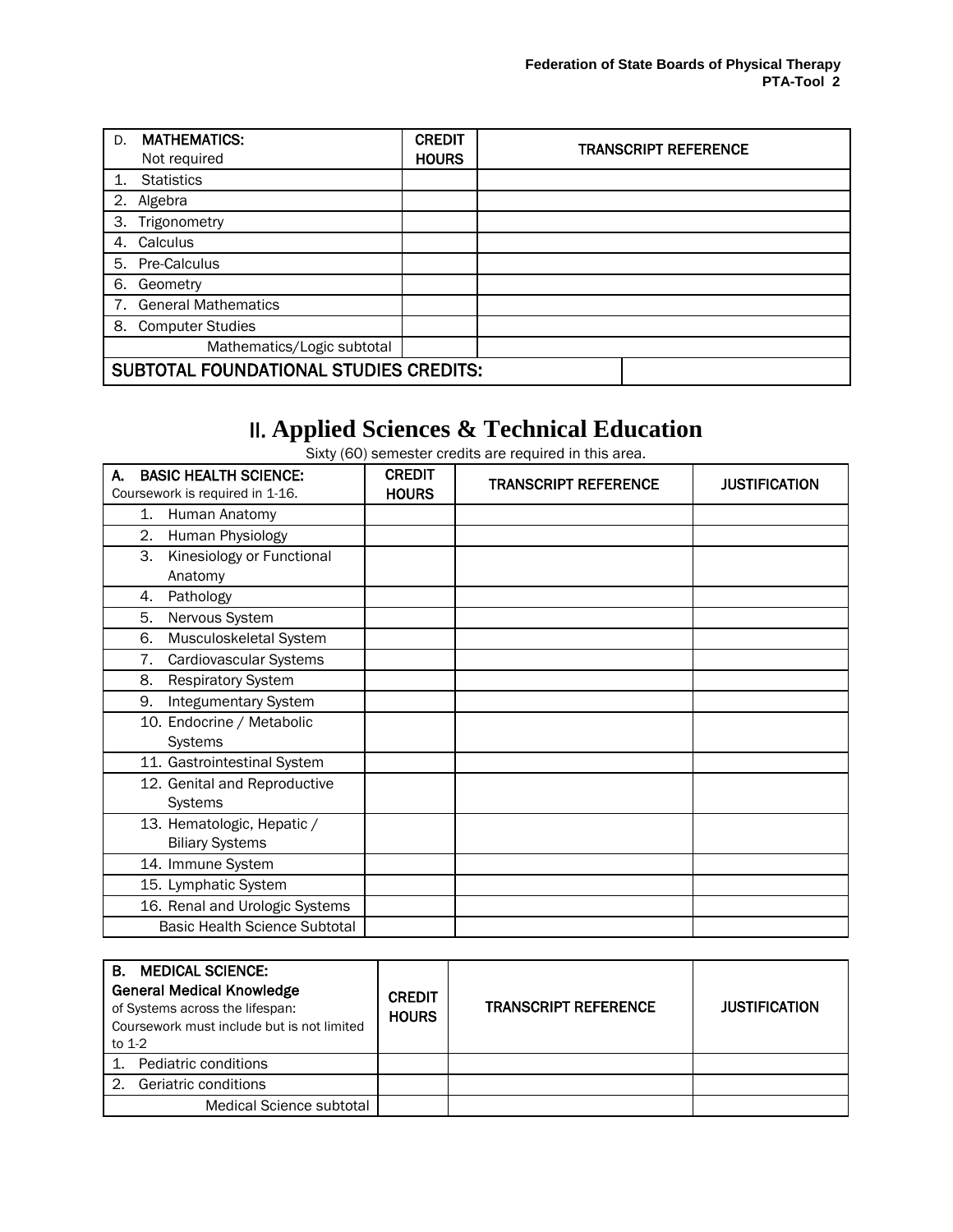| C. CLINICAL SCIENCE: Physical<br>Therapy Management of:<br>PTA coursework must include but is not<br>limited to areas $1 - 5$ . | <b>CREDIT</b><br><b>HOURS</b> | <b>TRANSCRIPT REFERENCE</b> | <b>JUSTIFICATION</b> |
|---------------------------------------------------------------------------------------------------------------------------------|-------------------------------|-----------------------------|----------------------|
| <b>Integumentary System</b>                                                                                                     |                               |                             |                      |
| Musculoskeletal System<br>2.                                                                                                    |                               |                             |                      |
| Neuromuscular System<br>З.                                                                                                      |                               |                             |                      |
| Cardiopulmonary System<br>4.                                                                                                    |                               |                             |                      |
| First Aid/ Emergency Care<br>5.                                                                                                 |                               |                             |                      |
| Clinical Science subtotal                                                                                                       |                               |                             |                      |

| <b>D. CLINICAL DECISION MAKING</b><br><b>WITHIN THE PLAN OF CARE</b><br>DEVELOPED BY THE PT:     | <b>CREDIT</b><br><b>HOURS</b> | <b>TRANSCRIPT REFERENCE</b> | <b>JUSTIFICATION</b> |
|--------------------------------------------------------------------------------------------------|-------------------------------|-----------------------------|----------------------|
| Interpret the components of the<br>1.<br>Plan of Care (POC) developed by<br>the PT.              |                               |                             |                      |
| 2. Health Record Review                                                                          |                               |                             |                      |
| Discontinuation of Episode of<br>З.<br>care./ Discharge Planning                                 |                               |                             |                      |
| Report any changes in<br>4.<br>patient/client status                                             |                               |                             |                      |
| 5.<br>Withhold interventions beyond the<br>scope of work for the Physical<br>therapist assistant |                               |                             |                      |

| E. DATA COLLECTION SKILLS CONTENT AREA SUMMARY                                       |              |                             |
|--------------------------------------------------------------------------------------|--------------|-----------------------------|
| Indicate content area that you found evidence for items $1 - 17$ . All are required. |              |                             |
| Data collection skills content areas include but are not                             | Credit       | <b>TRANSCRIPT REFERENCE</b> |
| limited to the following:                                                            | <b>Hours</b> |                             |
| Aerobic capacity and Endurance<br>1.                                                 |              |                             |
| 2.<br>Anthropometric characteristics                                                 |              |                             |
| 3.<br>Mental functions/Arousal, mentation, and cognition                             |              |                             |
| Assistive Technology/Assistive Devices<br>4.                                         |              |                             |
| 5.<br>Gait, locomotion, and balance                                                  |              |                             |
| 6.<br>Wheelchair Management and mobility                                             |              |                             |
| 7.<br>Integumentary integrity                                                        |              |                             |
| 8.<br>Joint integrity and mobility                                                   |              |                             |
| 9.<br>Muscle performance (including strength, length tone                            |              |                             |
| and endurance)                                                                       |              |                             |
| 10. Neuromotor development                                                           |              |                             |
| 11. Pain                                                                             |              |                             |
| 12. Posture                                                                          |              |                             |
| 13. Range of motion                                                                  |              |                             |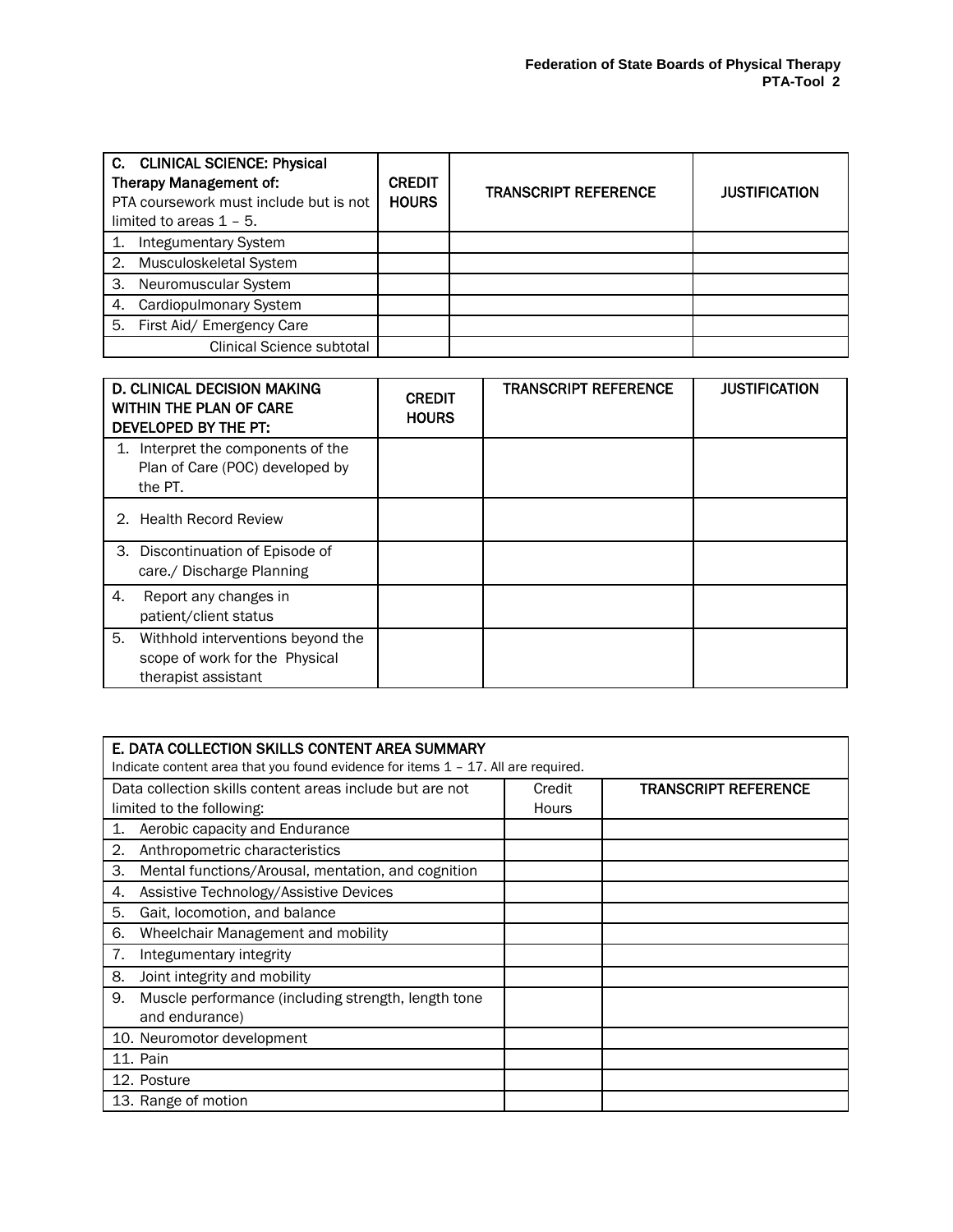| 14. Physical environment and measure of physical                                                              |  |
|---------------------------------------------------------------------------------------------------------------|--|
| spaces                                                                                                        |  |
| 15. Safety and barriers in the home, community and work                                                       |  |
| environments                                                                                                  |  |
| 16. Functional status/ (ADL & IADL), including                                                                |  |
| standardized questionnaire                                                                                    |  |
| 17. Ventilation, respiration, and circulation                                                                 |  |
| Adapted from the PTA Standards with Evidence, Commission on Accreditation in Physical Therapy Education; 2015 |  |

|    | F. INTERVENTION CONTENT AREA SUMMARY                                                     |                     |                             |  |  |
|----|------------------------------------------------------------------------------------------|---------------------|-----------------------------|--|--|
|    | Indicate the content area for which you found evidence for items 1-9b. All are required. |                     |                             |  |  |
|    | Intervention content areas include, but are not limited to,                              | <b>Credit Hours</b> | <b>TRANSCRIPT REFERENCE</b> |  |  |
|    | the following:                                                                           |                     |                             |  |  |
|    | 1. Airway Clearance Techniques                                                           |                     |                             |  |  |
|    | 1 A. Breathing exercises                                                                 |                     |                             |  |  |
|    | 1 B. Coughing techniques                                                                 |                     |                             |  |  |
|    | 1 C. Secretion mobilization                                                              |                     |                             |  |  |
| 2. | Application of Devices and Equipment                                                     |                     |                             |  |  |
|    | 2 A. Assistive/adaptive devices                                                          |                     |                             |  |  |
|    | 2 B. Prosthetic and orthotic devices                                                     |                     |                             |  |  |
| З. | <b>Biophysical Agents:</b>                                                               |                     |                             |  |  |
|    | 3 A. Biofeedback                                                                         |                     |                             |  |  |
|    | 3 B. Compression Therapies                                                               |                     |                             |  |  |
|    | 3 C. Cryotherapy                                                                         |                     |                             |  |  |
|    | 3 D. Electrotherapeutic Agents                                                           |                     |                             |  |  |
|    | 3 E. Hydrotherapy                                                                        |                     |                             |  |  |
|    | 3 F. Superficial and Deep Thermal Agents                                                 |                     |                             |  |  |
|    | 3 G. Traction                                                                            |                     |                             |  |  |
|    | 3 H. Light therapies                                                                     |                     |                             |  |  |
| 4. | Functional Training in Self-Care and in Domestic,                                        |                     |                             |  |  |
|    | Education, Work, Community, Social, Civic Life                                           |                     |                             |  |  |
| 5. | <b>Manual Therapy Technique</b>                                                          |                     |                             |  |  |
|    | 5 A. Passive range of motion                                                             |                     |                             |  |  |
|    | 5 B. Massage                                                                             |                     |                             |  |  |
| 6. | <b>Motor Function Training</b>                                                           |                     |                             |  |  |
| 7. | Patient/Client Education                                                                 |                     |                             |  |  |
| 8. | Therapeutic Exercise                                                                     |                     |                             |  |  |
| 9. | Wound Management:                                                                        |                     |                             |  |  |
|    | 9 A. Isolation and sterile techniques                                                    |                     |                             |  |  |
|    | 9B. Dressings                                                                            |                     |                             |  |  |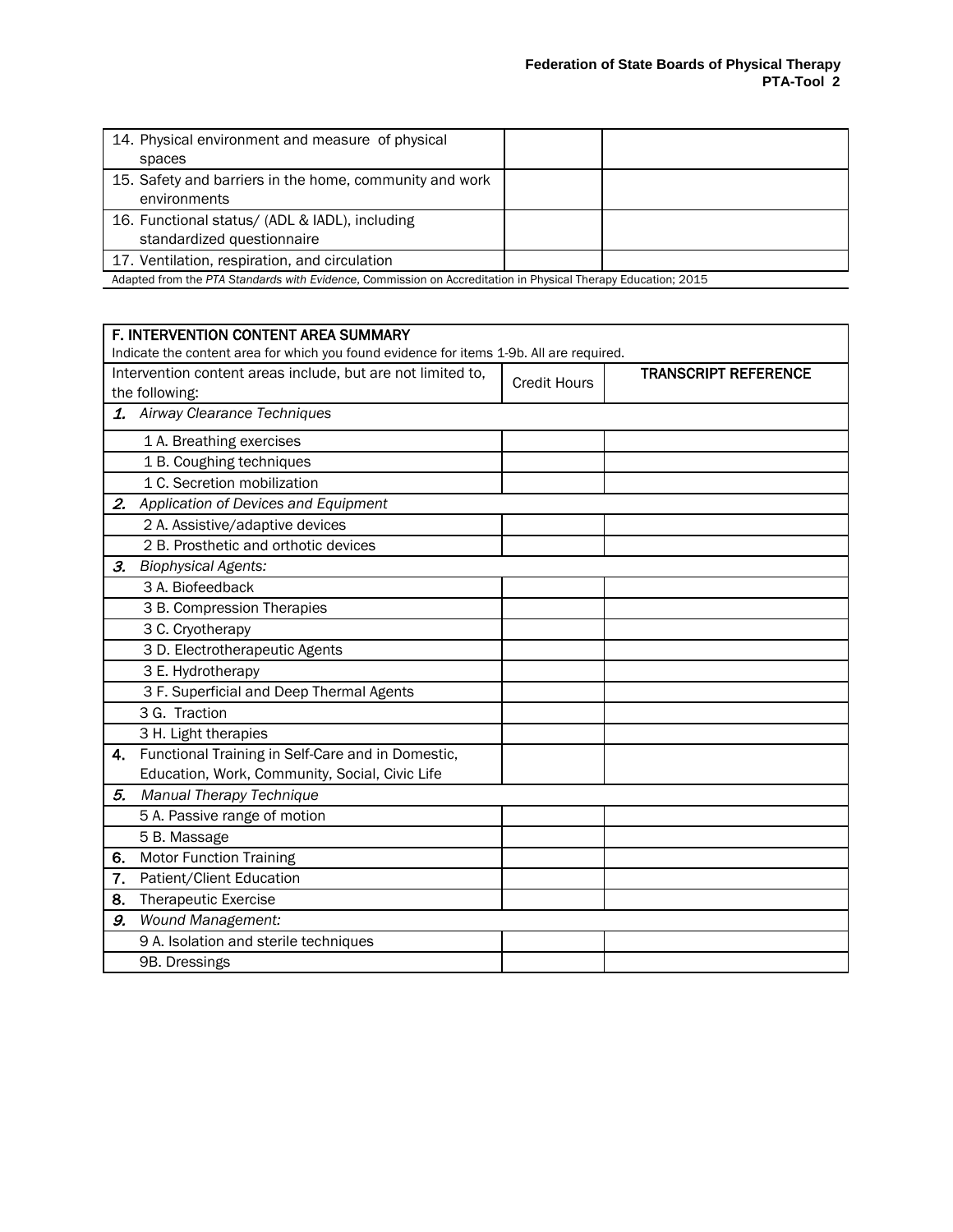| <b>G. CLINICAL EDUCATION</b>           | <b>CREDIT</b><br>HOURS** | <b>TRANSCRIPT</b><br><b>REFERENCE</b> | <b>JUSTIFICATION</b> |
|----------------------------------------|--------------------------|---------------------------------------|----------------------|
| Two clinical internships. Total clinic |                          |                                       |                      |
| hours = $520$ hours                    |                          |                                       |                      |

\*\* Maximum number of full time clinical education credits is 15.00. Forty-eight clock hours equal one semester credit.

| <b>Clinical experiences:</b> |                                                                                                                | Yes<br>No. | <b>TRANSCRIPT/DOCUMENT</b><br><b>REFERENCE</b> |
|------------------------------|----------------------------------------------------------------------------------------------------------------|------------|------------------------------------------------|
|                              | Deliver physical therapy services to<br>patients/clients with a variety of diseases and<br>conditions settings |            |                                                |
| 2.                           | Occur in at least 2 different types of practice<br>settings                                                    |            |                                                |

| H. ADDITIONAL REQUIRED TECHNICAL<br><b>COURSEWORK:</b><br>Coursework is required in areas 1-10. | <b>CREDIT</b><br><b>HOURS</b> | <b>TRANSCRIPT REFERENCE</b> | <b>JUSTIFICATION</b> |
|-------------------------------------------------------------------------------------------------|-------------------------------|-----------------------------|----------------------|
| 1. Role of the PTA within patient / client                                                      |                               |                             |                      |
| management                                                                                      |                               |                             |                      |
| 1 A. Direction and supervision of the PTA<br>by the PT.                                         |                               |                             |                      |
| 1 B. Inter-professional collaboration                                                           |                               |                             |                      |
| 2. Professional Ethics and Behaviors                                                            |                               |                             |                      |
| 2 A. Ethical Behaviors                                                                          |                               |                             |                      |
| 2 B. Ethical Decision Making                                                                    |                               |                             |                      |
| Administration<br>3                                                                             |                               |                             |                      |
| <b>Educational Techniques</b><br>4                                                              |                               |                             |                      |
| Communication (related to client/patient<br>5.                                                  |                               |                             |                      |
| care)                                                                                           |                               |                             |                      |
| Documentation/Billing<br>6                                                                      |                               |                             |                      |
| Medical Legal Issues in Healthcare                                                              |                               |                             |                      |
| Delivery                                                                                        |                               |                             |                      |
| 7A. International Classifications of                                                            |                               |                             |                      |
| <b>Disabilities</b>                                                                             |                               |                             |                      |
| 8<br>Psychosocial Aspects in Physical                                                           |                               |                             |                      |
| Therapy Work                                                                                    |                               |                             |                      |
| <b>Evidenced Based Practice</b><br>9                                                            |                               |                             |                      |
| 10. Patient and Healthcare Provider Safety                                                      |                               |                             |                      |
| Related Technical Coursework subtotal                                                           |                               |                             |                      |

.

SUBTOTAL TECHNICAL EDUCATION CREDITS (60 minimum):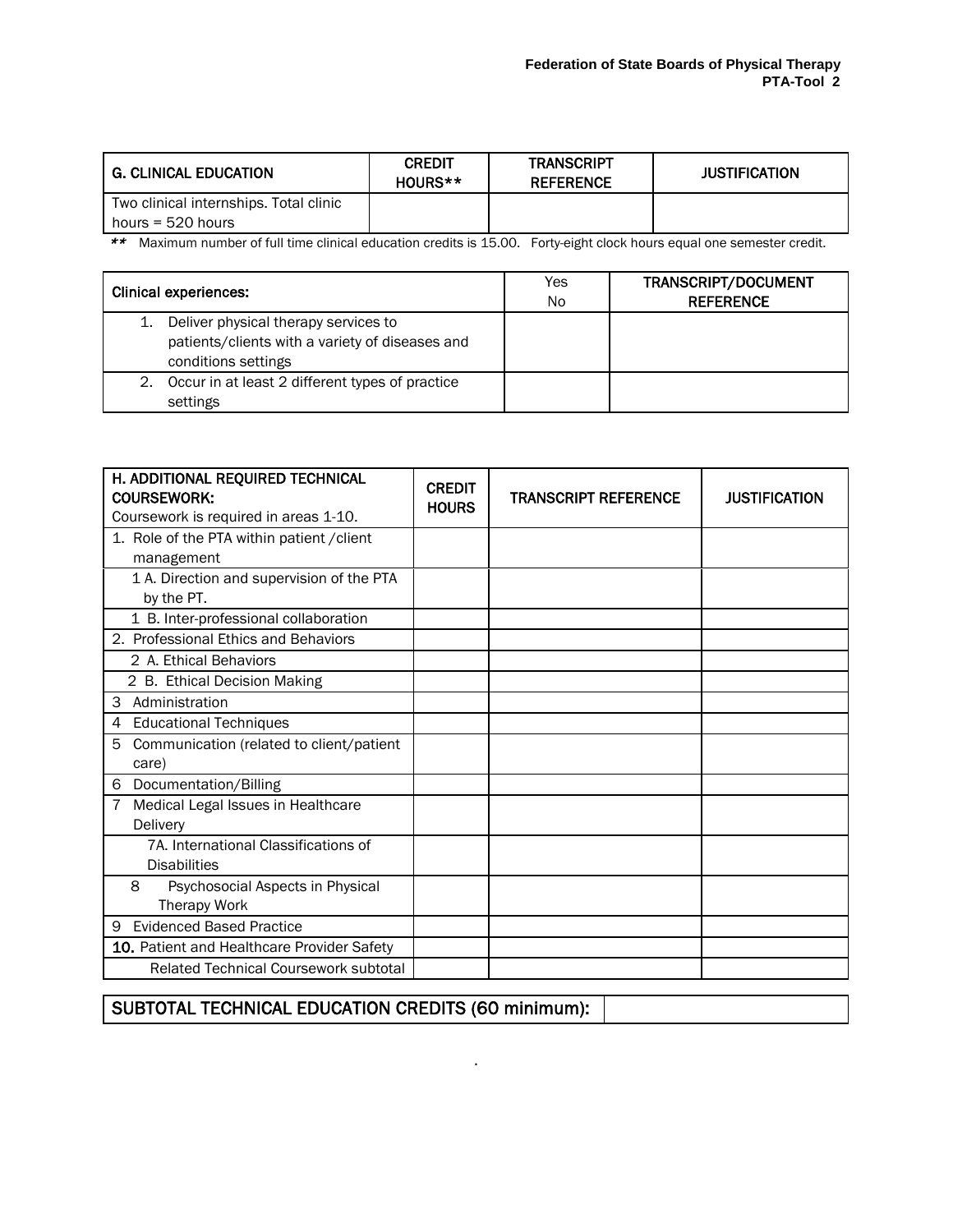## **III. ACADEMIC INSTITUTION**

**Describe the academic level of the educational program and the institution within the context of the country's educational system:**

1. Status (recognition/accreditation) within the country's educational system:

2. Entry requirements (minimum of secondary education):

3. Degree equivalence (Associate of Science, etc.):

4. Other (CAPTE accreditation, etc.):

## **IV. Summary**

|                                                 | Number of<br>Credits |
|-------------------------------------------------|----------------------|
| Total Foundational Studies Credits:             |                      |
|                                                 |                      |
| Total Technical Education Credits (60 minimum): |                      |
|                                                 |                      |
| Total Credits (75 minimum):                     |                      |

75 credits = Two years of study including summer sessions, based upon the CAPTE Annual Report 2015.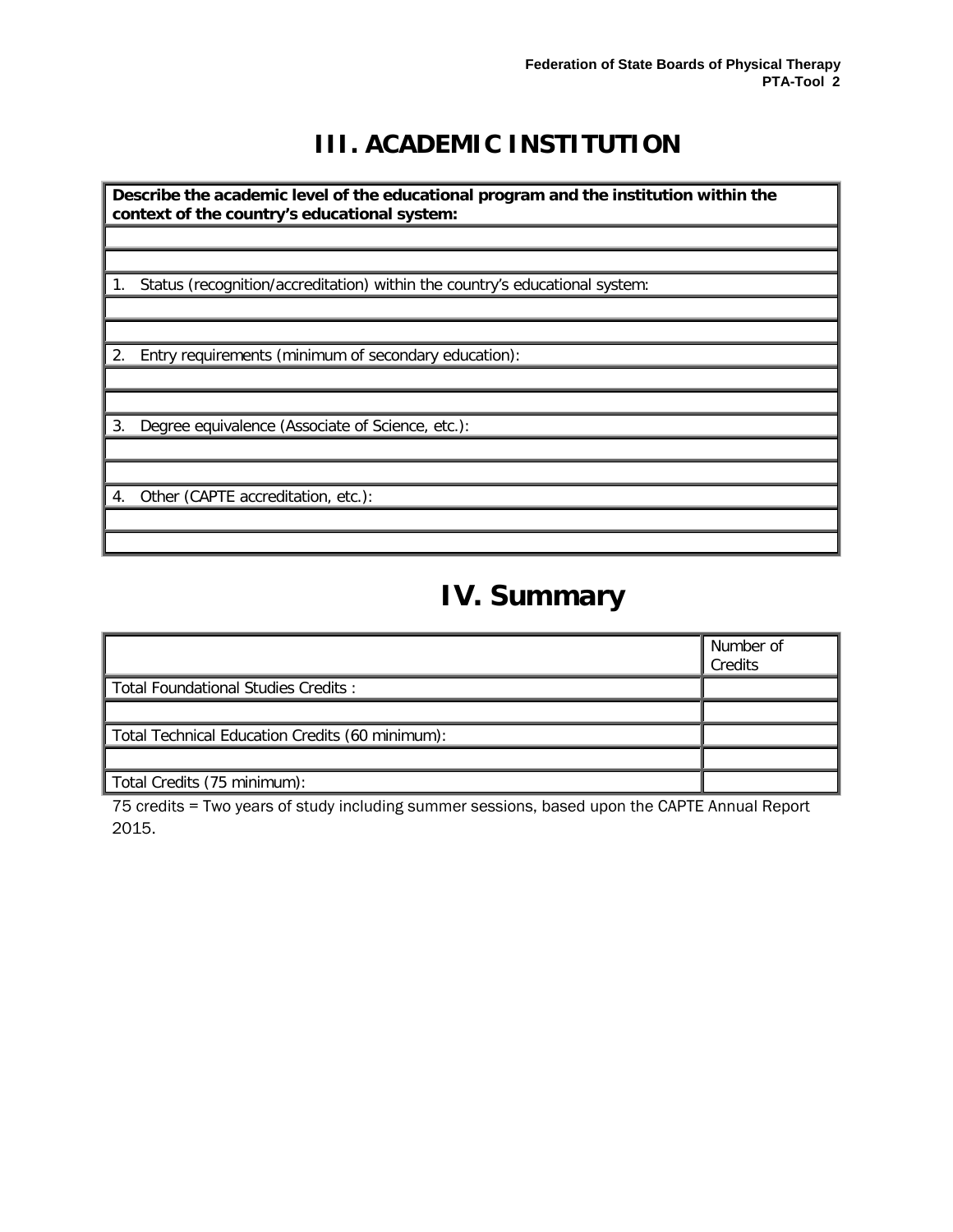## **DEFINITIONS**

**Adequate**: Coursework satisfies the requirement that the level of complexity and scope of the content in a course or courses meets established standards necessary for the entry-level associate's degree.

**Clinical Education**: That portion of a program that is conducted in the healthcare environment rather than the academic environment. That aspect of the curriculum is where students' learning occurs directly as a function of being immersed within physical therapy work. These experiences comprise all of the formal and practical "real-life" learning experiences provided for students to apply classroom knowledge, skills, and professional behaviors in the clinical environment. (A Normative Model of Physical Therapist Assistant Education: Version 2007, p 129.)

**Clinical Sciences**: The curricular content which addresses the systems approach to medical and surgical conditions frequently encountered. This component of the curriculum includes content about the cardiopulmonary, integumentary, musculoskeletal, and neuromuscular systems. Clinical science content is related to work expectations which include the specific responsibilities of patient history, data collection, and intervention. Content includes both diseases that require direct intervention of a physical therapist for management and diseases that affect conditions being managed by physical therapists across systems. (A Normative Model of Physical Therapist Education: Version 2007; p. 112.)

**Clock Hour**: Fifty to sixty minutes or as determined by the policy of the institution.

**Comments**: Validation of transcript references. Identifies specific references within official institutional records where content area(s) may be found. These references may be in the form of educational objectives, listing of course content, course syllabi, test questions, or other curricular documents.

**Content Area**: Component competencies as designated by the Evaluative Criteria for Accreditation of Educational Programs for the Preparation of Physical Therapist Assistants (adopted April 2006, effective July 1, 2007)

**Course:** A series of study which is taught at the post secondary level and results in an official transcript of record with assigned grade, a course description and syllabus, and credit can be verified by the institution. Credit is either assigned by a semester of 15 weeks plus exam week or is converted to semester hours based on 16 weeks of study.

**Credit Hour**: A semester credit hour must include at a minimum: 15 hours of lecture, or 30 hours of laboratory, or 48 hours of clinical education.

**Foundational (Basic) Sciences**: Essential content that contributes to the development and understanding of physical therapy to include sciences that can be described as *basic* and *applied* and as biological, physical, and behavioral.(A Normative Model of Physical Therapist Assistant Education: Version 2007, Page 132)

**Grades:** grades must equate to a "C" average in the United States. No failing grades should be accepted. Credentialing decisions for conversion of grades or semester credits should follow accepted guidelines as published in acceptable and recognized country codes and "International Reference Guides." This includes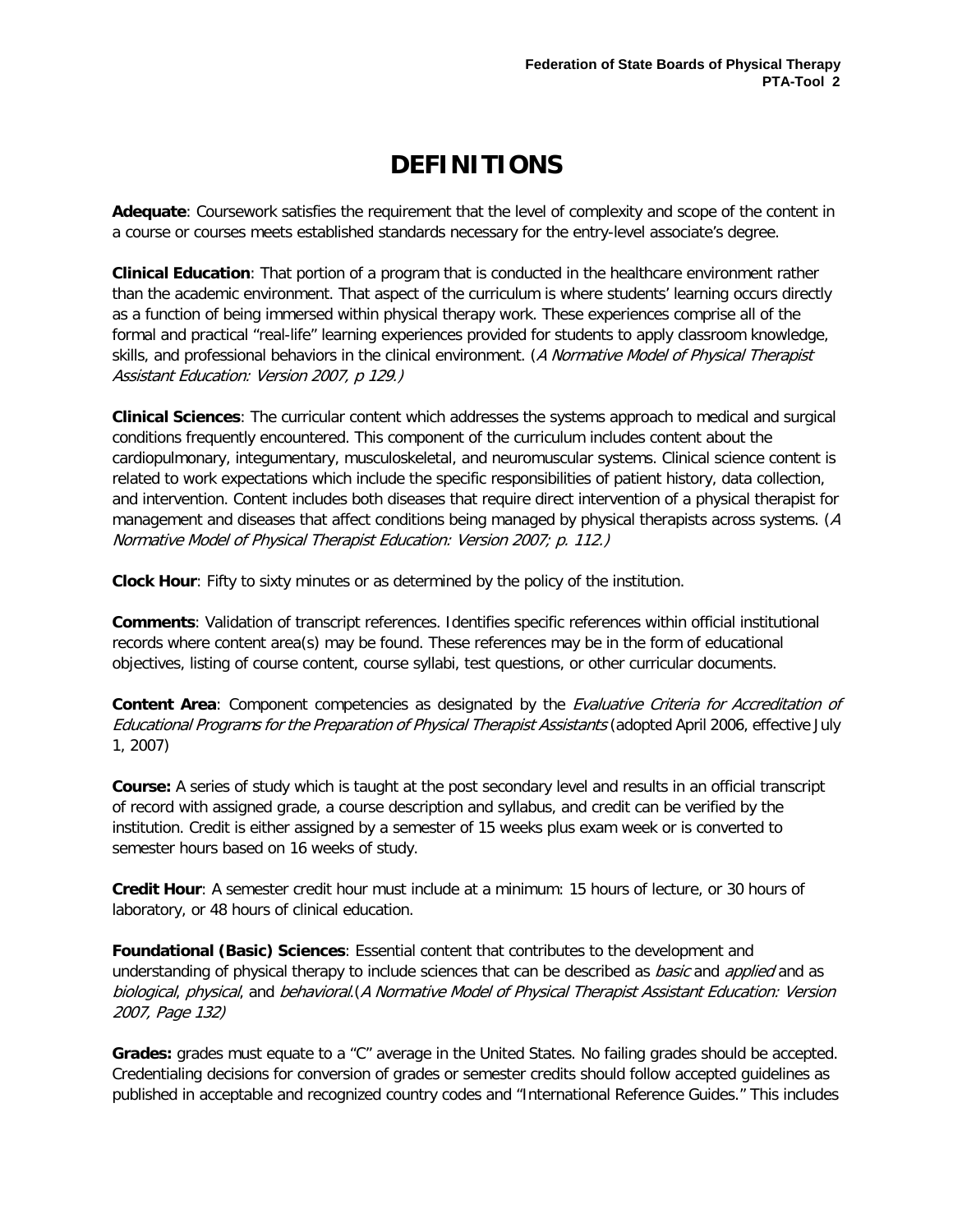but is not limited to, P.I.E.R., NAFSA publications or AACROA publications.

**Intervention**: The purposeful and skilled interaction with the patient/client, and, when appropriate, with other individuals involved in care, using various methods and techniques to produce changes in the patient's/client's condition consistent with the diagnosis and prognosis. (Guide to Physical Therapist Practice Second Edition, Jan. 2001; p. S37); A Normative Model of Physical Therapist Assistant Education: Version 2007 p. <sup>133</sup>)

**Standards**: Foundational requirements of an established profession to determine entry-level professional/ technical requirements for physical therapists and physical therapist assistants. In physical therapy, The Guide to Physical Therapist Practice Second Edition, A Normative Model of Physical Therapist Assistant Education: Version 2007, and Evaluative Criteria for Accreditation of Education Programs for the Preparation of Physical Therapist Assistants serve as resources for setting these requirements.

**Substantially Equivalent**: The individual has satisfied or exceeded the minimum number of credits required in foundational and technical education needed for a U.S. first degree for a physical therapist assistant. Coursework completed may not be identical in all respects to a U.S. first degree for a physical therapist assistant, but all required content areas are evident. Deficiencies may be noted in coursework, but may not be in the essential areas of technical education or of such magnitude that the education is not deemed to be at the entry-level of preparation for work in the United States.

**Technical Skills**: Psychomotor processes/procedures supported by affective and cognitive processes/procedures that constitute patient/client interventions. The skills must be integrated to achieve the most effective interventions and optimal outcomes. (A Normative Model of Physical Therapist Assistant Education: Version 2007, p.135)

**Transcript Reference**: Official documentation from the academic institution of courses completed, grades assigned, and degree conferred in the form of an official transcript. In the exceptional cases where an official transcript does not exist within the institution, an alternative official document may be considered.